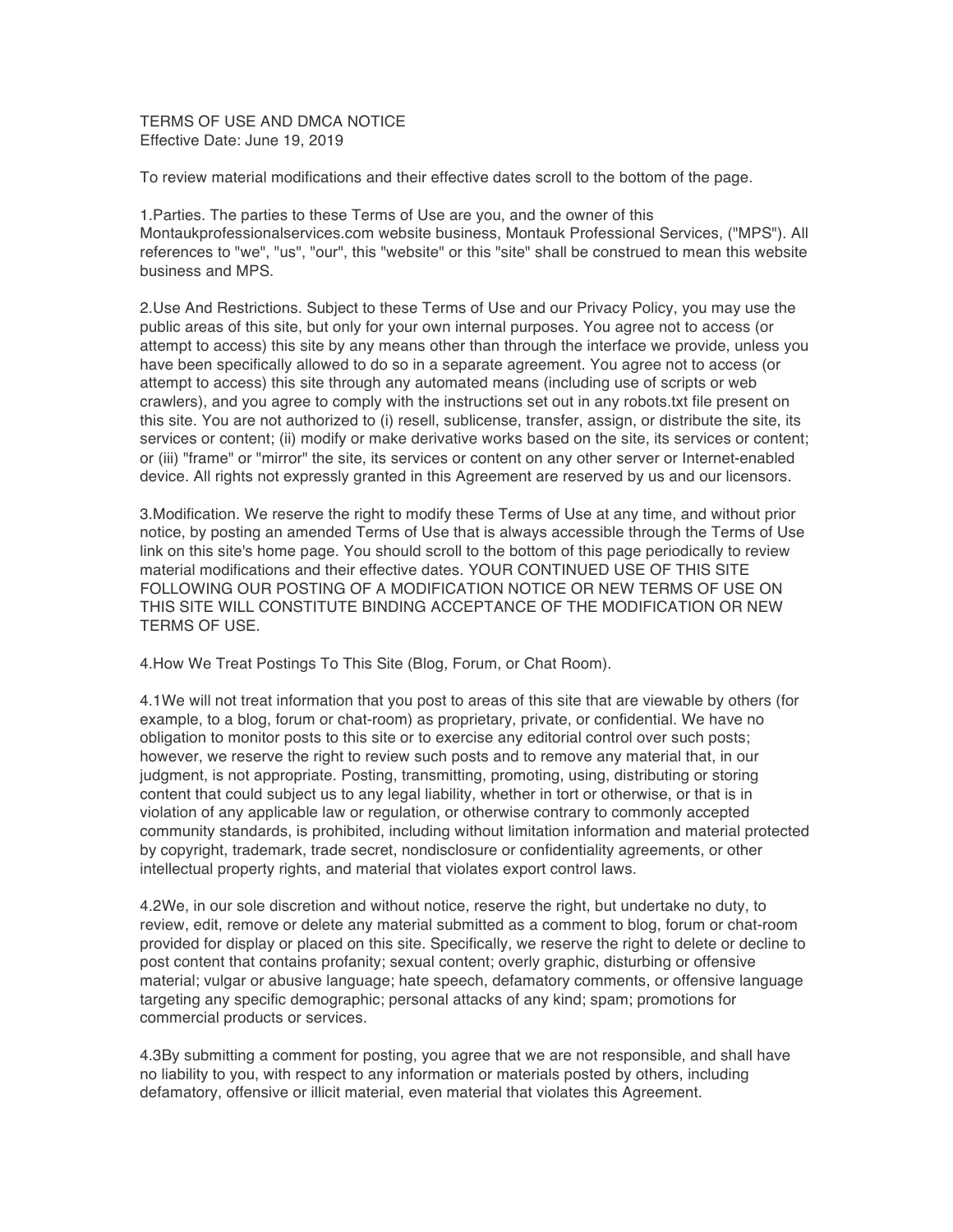5.Defamation; Communications Decency Act Notice. This site is a provider of "interactive computer services" under the Communications Decency Act, 47 U.S.C. Section 230, and as such, our liability for defamation and other claims arising out of any postings to this site by third parties is limited as described therein. We are not responsible for content or any other information posted to this site by third parties. We neither warrant the accuracy of such postings or exercise any editorial control over such posts, nor do we assume any legal obligation for editorial control of content posted by third parties or liability in connection with such postings, including any responsibility or liability for investigating or verifying the accuracy of any content or any other information contained in such postings.

6.Monitoring. We reserve the right, but not the obligation, to monitor your access and use of this site without notification to you. We may record or log your use in a manner as set out in our Privacy Policy that is accessible though the Privacy Policy link on this site's home page.

7.Separate Agreements. You may acquire products, services and/or content from this site. We reserve the right to require that you agree to separate agreements as a condition of your use and/or purchase of such products, services and/or content.

8.Ownership. The material provided on this site is protected by law, including, but not limited to, United States copyright law and international treaties. The copyrights and other intellectual property in the content of this site is owned by us and/or others. Except for the limited rights granted herein, all other rights are reserved.

9.DMCA Notice. This site is an Internet "service provider" under the Digital Millennium Copyright Act, 17 U.S.C. Section 512 ("DMCA"). As Required by the DMCA, this site maintains specific contact information provided below, including an e-mail address, for notifications of claimed infringement regarding materials posted to this site. All notices should be addressed to the contact person specified below (our agent for notice of claimed infringement):

Notification of Claimed Infringement: Montauk Professional Services, LLC 10005 Rose Brook Lane #310 Huntersville, NC, 28078 Agent's Name/Email Address: karenann@montaukprofessionalservices.com Telephone: 9083038893

You may contact our agent for notice of claimed infringement specified above with complaints regarding allegedly infringing posted material and we will investigate those complaints. If the posted material is believed in good faith by us to violate any applicable law, we will remove or disable access to any such material, and we will notify the posting party that the material has been blocked or removed.

In notifying us of alleged copyright infringement, the DMCA requires that you include the following information: (i) description of the copyrighted work that is the subject of claimed infringement; (ii) description of the infringing material and information sufficient to permit us to locate the alleged material; (iii) contact information for you, including your address, telephone number and/or e-mail address; (iv) a statement by you that you have a good faith belief that the material in the manner complained of is not authorized by the copyright owner, or its agent, or by the operation of any law; (v) a statement by you, signed under penalty of perjury, that the information in the notification is accurate and that you have the authority to enforce the copyrights that are claimed to be infringed; and (vi) a physical or electronic signature of the copyright owner or a person authorized to act on the copyright owner's behalf. Failure to include all of the above-listed information may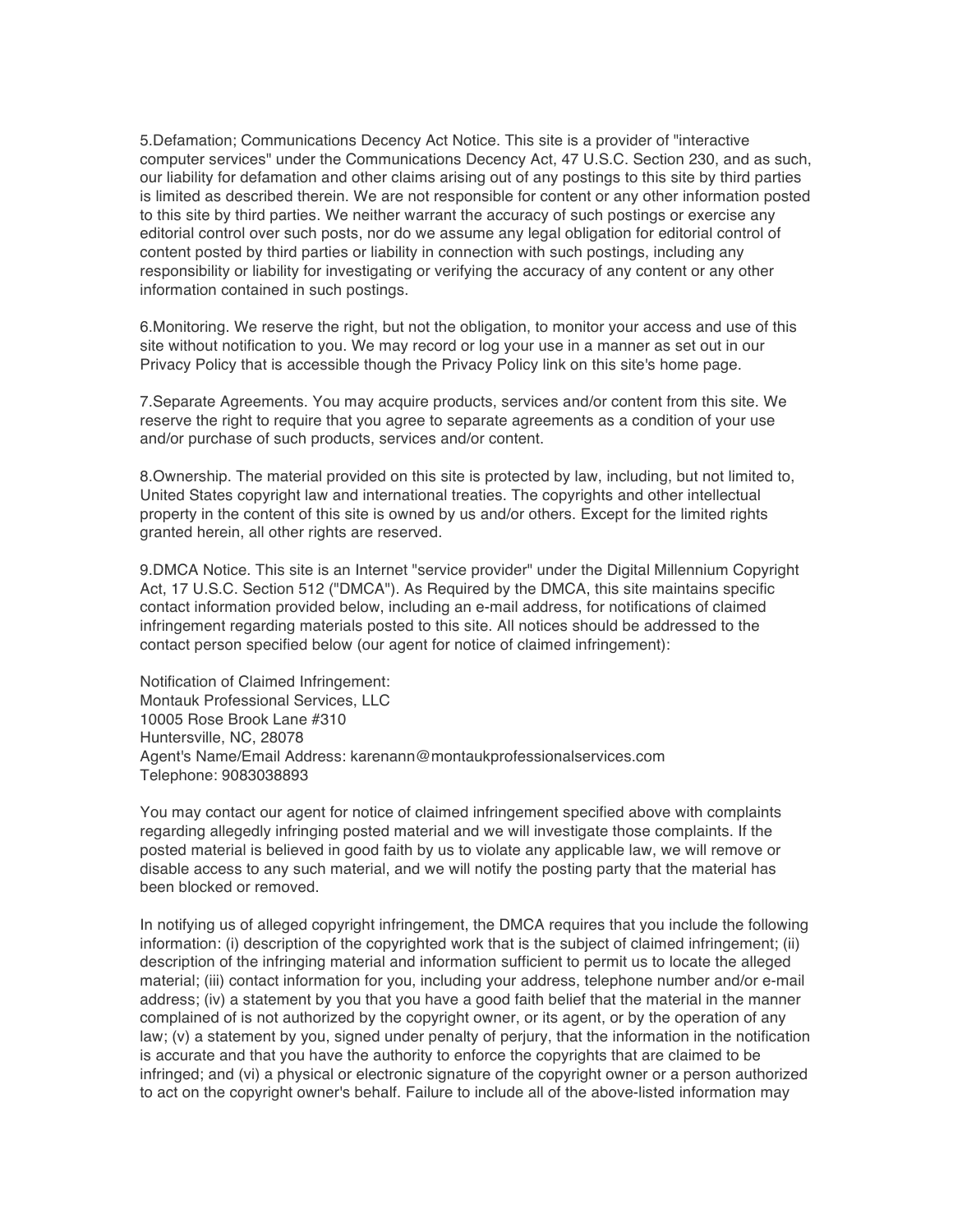result in the delay of the processing of your complaint.

10.Limitation of Liability. IN NO EVENT SHALL THIS SITE AND/OR ITS LICENSORS BE LIABLE TO ANYONE FOR ANY DIRECT, INDIRECT, PUNITIVE, SPECIAL, EXEMPLARY, INCIDENTAL, CONSEQUENTIAL OR OTHER DAMAGES OF ANY TYPE OR KIND (INCLUDING LOSS OF DATA, REVENUE, PROFITS, USE OR OTHER ECONOMIC ADVANTAGE) ARISING OUT OF, OR IN ANY WAY CONNECTED WITH THIS SITE, ITS PRODUCTS, SERVICES, AND/OR CONTENT, ANY INTERRUPTION, INACCURACY, ERROR OR OMISSION, REGARDLESS OF CAUSE, EVEN IF THIS SITE OR OUR LICENSORS HAVE BEEN PREVIOUSLY ADVISED OF THE POSSIBILITY OF SUCH DAMAGES.

11.Links to This Site. We grant to you a limited, revocable, and nonexclusive right to create a hyperlink to this site provided that the link does not portray us or our products or services in a false, misleading, derogatory, or offensive matter. You may not use any logo, trademark, or tradename that may be displayed on this site or other proprietary graphic image in the link without our prior written consent.

12.Links to Third Party Websites. We do not review or control third party websites that link to or from this site, and we are not responsible for their content, and do not represent that their content is accurate or appropriate. Your use of any third party site is on your own initiative and at your own risk, and may be subject to the other sites' terms of use and privacy policy.

13.Participation In Promotions of Advertisers. You may enter into correspondence with or participate in promotions of advertisers promoting their products, services or content on this site. Any such correspondence or participation, including the delivery of and the payment for products, services or content, are solely between you and each such advertiser.

14.Arbitration. Except for actions to protect intellectual property rights and to enforce an arbitrator's decision hereunder, all disputes, controversies, or claims arising out of or relating to this Agreement or a breach thereof shall be submitted to and finally resolved by arbitration under the rules of the American Arbitration Association ("AAA") then in effect. There shall be one arbitrator, and such arbitrator shall be chosen by mutual agreement of the parties in accordance with AAA rules. The arbitration shall take place in Charlotte, North Carolina, USA, and may be conducted by telephone or online. The arbitrator shall apply the laws of the State of North Carolina, USA to all issues in dispute. The controversy or claim shall be arbitrated on an individual basis, and shall not be consolidated in any arbitration with any claim or controversy of any other party. The findings of the arbitrator shall be final and binding on the parties, and may be entered in any court of competent jurisdiction for enforcement. Enforcements of any award or judgment shall be governed by the United Nations Convention on the Recognition and Enforcement of Foreign Arbitral Awards. Should either party file an action contrary to this provision, the other party may recover attorney's fees and costs up to \$1000.00.

15.Jurisdiction And Venue. The courts of Mecklenburg County, USA and the nearest U.S. District Court in the State of North Carolina shall be the exclusive jurisdiction and venue for all legal proceedings that are not arbitrated under these Terms of Use.

16.Controlling Law. This Agreement shall be construed under the laws of the State of North Carolina, USA, excluding rules regarding conflicts of law. The application the United Nations Convention of Contracts for the International Sale of Goods is expressly excluded.

17.Severability. If any provision of these terms is declared invalid or unenforceable, such provision shall be deemed modified to the extent necessary and possible to render it valid and enforceable. In any event, the unenforceability or invalidity of any provision shall not affect any